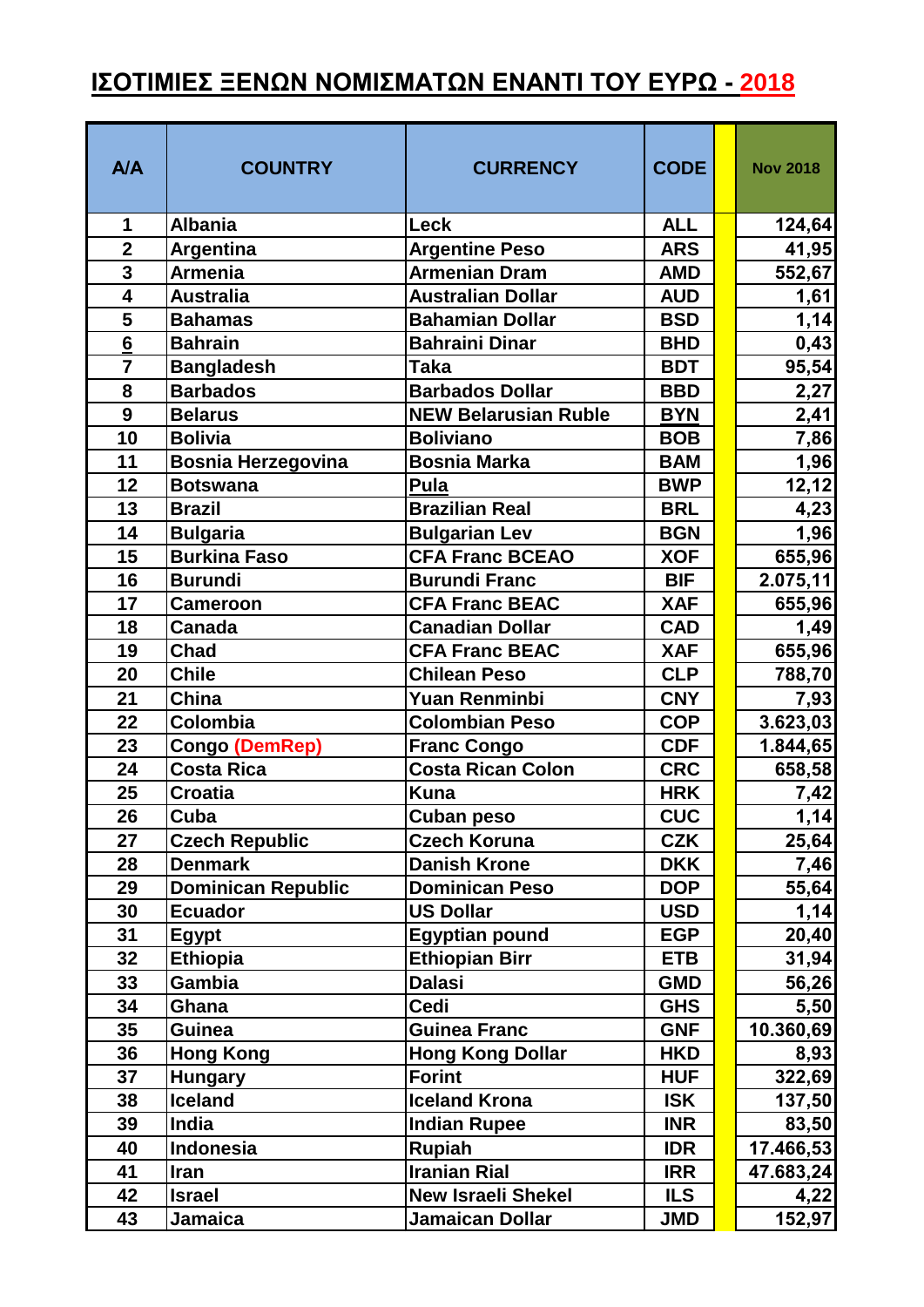| <b>A/A</b> | <b>COUNTRY</b>      | <b>CURRENCY</b>           | <b>CODE</b> | <b>Nov 2018</b> |
|------------|---------------------|---------------------------|-------------|-----------------|
| 44         | Japan               | <b>Japanese Yen</b>       | <b>JPY</b>  | 128,23          |
| 45         | Jordan              | <b>Jordanian Dinar</b>    | <b>JOD</b>  | 0,81            |
| 46         | <b>Kazakhstan</b>   | <b>Tenge</b>              | <b>KZT</b>  | 423,44          |
| 47         | Kenya               | <b>Kenyan Shilling</b>    | <b>KES</b>  | 115,81          |
| 48         | <b>Kuwait</b>       | <b>Kuwaiti Dinar</b>      | <b>KWD</b>  | 0,35            |
| 49         | Lebanon             | <b>Lebanese Pound</b>     | <b>LBP</b>  | 1.721,65        |
| 50         | Libya               | <b>Libyan Dinar</b>       | <b>LYD</b>  | 1,57            |
| 51         | <b>Madagascar</b>   | <b>Malagasy Franc</b>     | <b>MGA</b>  | 4.000,38        |
| 52         | <b>Malawi</b>       | <b>Kwacha</b>             | <b>MWK</b>  | 826,91          |
| 53         | <b>Malaysia</b>     | <b>Malaysian Ringgit</b>  | <b>MYR</b>  | 4,75            |
| 54         | <b>Maldive Is.</b>  | Rufiyaa                   | <b>MVR</b>  | 17,51           |
| 55         | <b>Mauritania</b>   | Ouguiya                   | <b>MRU</b>  | 40,77           |
| 56         | <b>Mauritius</b>    | <b>Maur Rupee</b>         | <b>MUR</b>  | 39,20           |
| 57         | <b>Mexico</b>       | <b>Mexican Peso</b>       | <b>MXN</b>  | 22,85           |
| 58         | <b>Moldova</b>      | <b>Moldovan Leu</b>       | <b>MDL</b>  | 19,19           |
| 59         | <b>Mongolia</b>     | <b>Tugrik</b>             | <b>MNT</b>  | 2.916,59        |
| 60         | <b>Morocco</b>      | Moroccan Dirham           | <b>MAD</b>  | 10,85           |
| 61         | <b>Mozambique</b>   | <b>Meticai</b>            | <b>MZN</b>  | 69,03           |
| 62         | <b>Namibia</b>      | <b>Namibian Dollar</b>    | <b>NAD</b>  | 16,60           |
| 63         | <b>Nepal</b>        | <b>Nepalese Rupee</b>     | <b>NPR</b>  | 134,52          |
| 64         | <b>New Zealand</b>  | <b>New Zealand Dollar</b> | <b>NZD</b>  | 1,74            |
| 65         | Nicaragua           | Cordoba Oro               | <b>NIO</b>  | 36,62           |
| 66         | <b>Niger Rep</b>    | <b>CFA Franc BCEAO</b>    | <b>XOF</b>  | 655,96          |
| 67         | <b>Nigeria</b>      | <b>Naira</b>              | <b>NGN</b>  | 413,40          |
| 68         | <b>Norway</b>       | <b>Norwegian Krone</b>    | <b>NOK</b>  | 9,51            |
| 69         | Oman                | <b>Rial Omani</b>         | <b>OMR</b>  | 0,44            |
| 70         | Pakistan            | <b>Pakistan Rupee</b>     | <b>PKR</b>  | 152,11          |
| 71         | Panama              | <b>Balboa</b>             | <b>PAB</b>  | 1,14            |
| 72         | Peru                | <b>Nuevo Sol</b>          | <b>PEN</b>  | 3,85            |
| 73         | <b>Philippines</b>  | <b>Philippine Peso</b>    | <b>PHP</b>  | 61,02           |
| 74         | <b>Poland</b>       | <b>Zloty</b>              | <b>PLN</b>  | 4,29            |
| 75         | Qatar               | <b>Qatari Riyal</b>       | QAR         | 4,14            |
| 76         | Romania             | <b>New Leu</b>            | <b>RON</b>  | 4,64            |
| 77         | <b>Russia</b>       | <b>Russian Ruble</b>      | <b>RUB</b>  | 74,78           |
| 78         | Rwanda              | <b>Rwanda Franc</b>       | <b>RWF</b>  | 992,75          |
| 79         | Saudi Arabia        | <b>Saudi Riyal</b>        | <b>SAR</b>  | 4,27            |
| 80         | Senegal             | <b>CFA Franc BCEAO</b>    | <b>XOF</b>  | 655,96          |
| 81         | <b>Serbia</b>       | <b>Dinar</b>              | <b>RSD</b>  | 119,18          |
| 82         | <b>Seychelles</b>   | <b>Seychelles Rupee</b>   | <b>SCR</b>  | 15,40           |
| 83         | Sierra Leone        | Leone                     | <b>SLL</b>  | 9.669, 16       |
| 84         | <b>Singapore</b>    | <b>Singapore Dollar</b>   | <b>SGD</b>  | 1,57            |
| 85         | <b>South Africa</b> | Rand                      | <b>ZAR</b>  | 16,63           |
| 86         | <b>South Korea</b>  | Won                       | <b>KRW</b>  | 1.296,50        |
| 87         | Sri Lanka           | <b>Sri Lanka Rupee</b>    | <b>LKR</b>  | 198,75          |
| 88         | <b>Sudan Rep</b>    | <b>Sudanise Pound</b>     | <b>SDG</b>  | 54,24           |